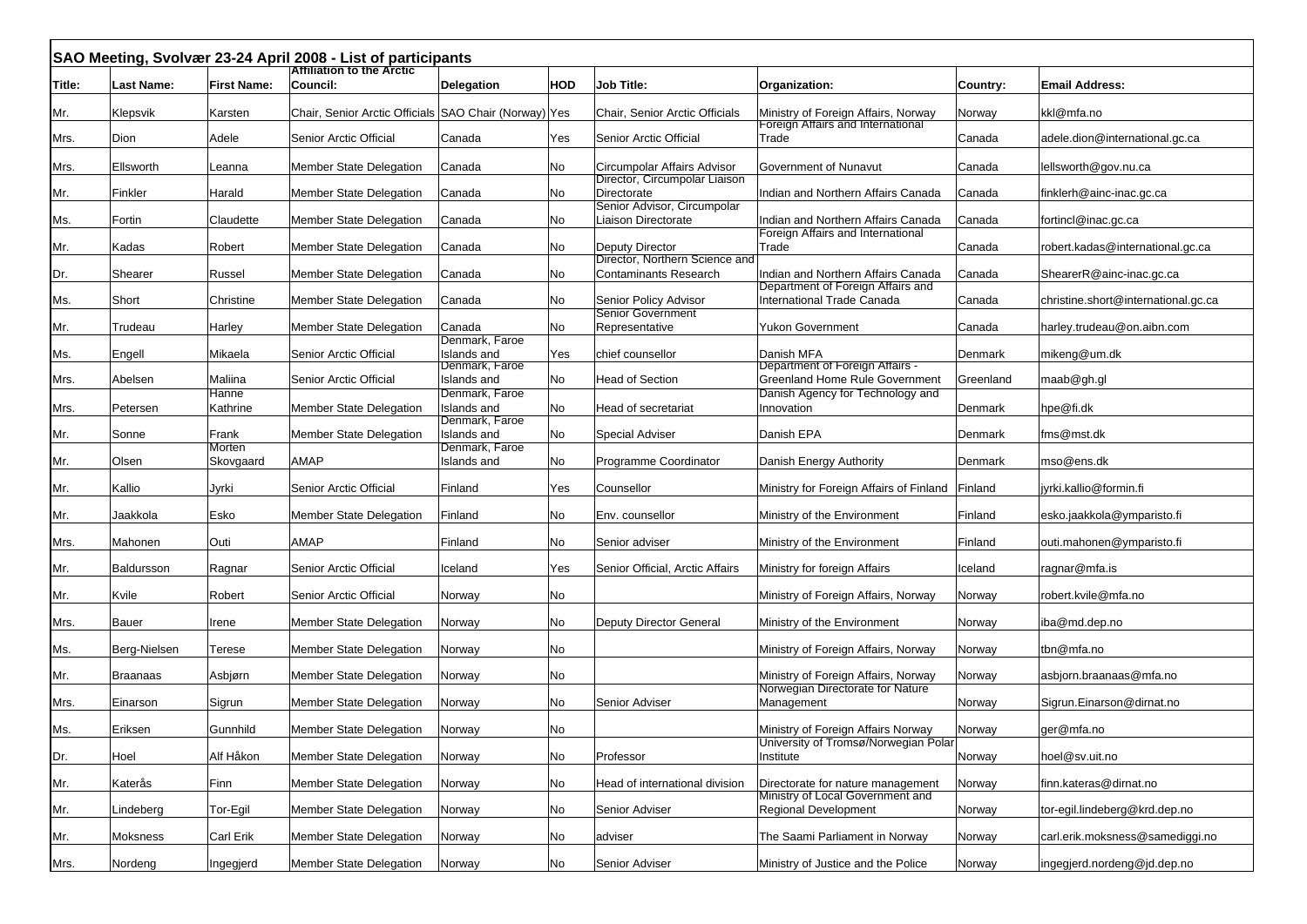| Title: | <b>Last Name:</b> | <b>First Name:</b> | <b>Attiliation to the Arctic</b><br>Council: | <b>Delegation</b>    | HOD | <b>Job Title:</b>                                         | Organization:                                                               | Country:                           | <b>Email Address:</b>                  |
|--------|-------------------|--------------------|----------------------------------------------|----------------------|-----|-----------------------------------------------------------|-----------------------------------------------------------------------------|------------------------------------|----------------------------------------|
|        |                   |                    |                                              |                      |     |                                                           |                                                                             |                                    |                                        |
| Ms.    | Ringlund          | Guro               | <b>Member State Delegation</b>               | Norway               | No  | Adviser                                                   | Ministry of Petroleum and Energy                                            | Norway                             | gbr@oed.dep.no                         |
| Mr.    | Toresen           | Håvard             | Member State Delegation                      | Norway               | No  | Deputy Director General                                   | Ministry of the Environment, Norway                                         | Norway                             | havard.toresen@md.dep.no               |
| Mr.    | Winther           | Jan-Gunnar         | <b>Member State Delegation</b>               | Norway               | No  | Director                                                  | Norwegian Polar Institute                                                   | Norway                             | winther@npolar.no                      |
| Ms.    | Aronsen           | Hanne              | <b>ACAP</b>                                  | Norway               | No  | Adviser                                                   | Norwegian Pollution Control Authority Norway                                |                                    | hanne.aronsen@sft.no                   |
| Mr.    | Døvle             | Per Sander         | <b>AMAP</b>                                  | Norway               | No  | Deputy Director                                           | Norwegian Pollution Control Authority Norway<br>Norwegian Pollution Control |                                    | per.dovle@sft.no                       |
| Ms.    | Sorgard           | Tone               | <b>PAME</b>                                  | Norway               | No  | Senior adviser                                            | Authorithy (SFT)                                                            | Norway                             | tso@sft.no                             |
| Ms.    | Aslaksen          | lulie              | <b>Member State Delegation</b>               | Norway               |     |                                                           |                                                                             | Norway                             | iulie.aslaksen@ssb.no                  |
| Mr.    | Vasiliev          | Anton              | Senior Arctic Official                       | Russia               | Yes | Ambassador at Large                                       | <b>MFA of Russia</b>                                                        | Russian<br>Federation              | ac@mid.ru                              |
| Dr.    | Klepikov          | Alexander          | <b>Member State Delegation</b>               | Russia               | No  | Dr.                                                       | Arctic and Antarctic Research Institute Federation                          | Russian                            | klep@aari.nw.ru                        |
| Mr.    | Kuznetsov         | Dmitry             | <b>Member State Delegation</b>               | Russia               | No  |                                                           |                                                                             | Russian<br>Federationn             | d.kuznetsov@mail.ru                    |
| Dr.    | Morgunov          | Boris              | <b>Member State Delegation</b>               | Russia               | No  | Assistant to the Minister                                 | Ministry of economic development<br>and trade of the Russian Federation     | Russian<br>Federation              | MorgunovBA@economy.gov.ru              |
| Ms.    | Smirnova          | Maria              | <b>Member State Delegation</b>               | Russia               | No  | specialist-expert                                         | Ministry of Finance of the Russian<br>Federation                            | Russian<br>Federationn             | smirnova@minfin.ru                     |
| Dr.    | Veselov           | Igor               | <b>Member State Delegation</b>               | Russia               | No  | Deputy Director of Department Ministry)                   | <b>EMERCOM OF RUSSIA (Russian</b>                                           | Russian<br>Federation              | veselov@mchs.gov.ru                    |
| Mr.    | Yafarov           | Eldar              | <b>Member State Delegation</b>               | Russia               | No  | attache                                                   | <b>MFA OF RUSSIA</b>                                                        | Russian<br>Federation              | ac@mid.ru                              |
| Mr.    | Barsukov          | Vladislav          | <b>ACAP</b>                                  | Russia               | No  | Head of international<br>cooperation department           | <b>ROSTEHDADZOR</b>                                                         | Russian<br>Federation              | vvb_71@mail.ru                         |
| Mr.    | Peshkov           | Andrey             | <b>ACAP</b>                                  | Russia               | No  | Senior Adviser to the Chairman ROSTEHNADZOR               |                                                                             | Russian<br>Federationn             | aspechkov@mail.ru                      |
| Dr.    | Sychev            | Yury               | AMAP                                         | Russia               | No  | <b>Deputy Executive Secretary</b>                         | <b>AMAP</b>                                                                 | Russian<br>Federation              | sychev@polarf.ru                       |
| Ms.    | Odmark            | Helena             | Senior Arctic Official                       | Sweden               | Yes | AMBASSADOR                                                | <b>MFA</b>                                                                  | Sweden                             | helena.odmark@foreign.ministry.se      |
| Dr.    | Bodin             | Svante             | Member State Delegation                      | Sweden               | No  | Deputy Director-General                                   | Ministry of the Environment                                                 | Sweden                             | svante.bodin@environment.ministry.se   |
| Dr.    | Friberg           | Magnus             | <b>Member State Delegation</b>               | Sweden               | No  | Programme officer                                         | Vetenskapsr?det                                                             | Sweden                             | mf@vr.se                               |
| Ms.    | Reuterswård       | Ida                | Member State Delegation                      | Sweden               | No  | Desk Officer                                              | Ministry of the Environment                                                 | Sweden                             | ida.reutersward@environment.ministry.s |
| Ms.    | Gourley           | Julie              | Senior Arctic Official                       | <b>United States</b> | Yes | Foreign Affairs Officer                                   | U.S. Department of State                                                    | USA                                | GourleyJL@state.gov                    |
| Mrs.   | Barnes            | Eleonora           | Member State Delegation                      | <b>United States</b> | No  | U.S. Representative to ACAP                               | U.S. Environmental Protection Agency USA                                    |                                    | barnes.eleonora@epa.gov                |
| Mr.    | Bisson            | Henri              | <b>Member State Delegation</b>               | <b>United States</b> | No  | Deputy Director                                           | Bureau of Land Management                                                   | USA                                | Henri_R_Bisson@BLM.gov                 |
| Dr.    | Erb               | Karl               | <b>Member State Delegation</b>               | <b>United States</b> | No  | <b>DIRECTOR, OFFICE OF</b><br>POLAR PROGRAMS              | NATIONAL SCIENCE FOUNDATION USA                                             |                                    | kerb@nsf.gov                           |
| Mr.    | Fay               | Ashley             | Member State Delegation                      | <b>United States</b> | No  | <b>Political Officer</b>                                  | <b>US Department of State</b>                                               | USA                                |                                        |
| Mr.    | Hall              | Jan Erik           | Member State Delegation                      | <b>United States</b> | No  | Regional Environmental Officer U.S. Embassy-Copenhagen    |                                                                             | Denmark                            | halle@state.gov                        |
| Mr.    | Laughlin          | Thomas             | Member State Delegation                      | <b>United States</b> | No  | Deputy Director, International<br>Affairs                 | National Oceanic and Atmospheric<br>Admin.                                  | <b>USA</b>                         | Tom.Laughlin@noaa.gov                  |
| Ms.    | Pearce            | Drue               | Member State Delegation                      | <b>United States</b> | No  | Federal Coordinator, Alaska<br>Natural Gas Transportation | Office of the Federal Coordinator,<br>Alaska Natural Gas Transportation     | <b>United States</b><br>of America | dpearce@arcticgas.gov                  |
| Mr.    | Persily           | Larry              | Member State Delegation                      | <b>United States</b> | No  | Associate Director, Office of<br>the Governor             | State of Alaska                                                             | <b>USA</b>                         | Ipersily@alaskadc.org                  |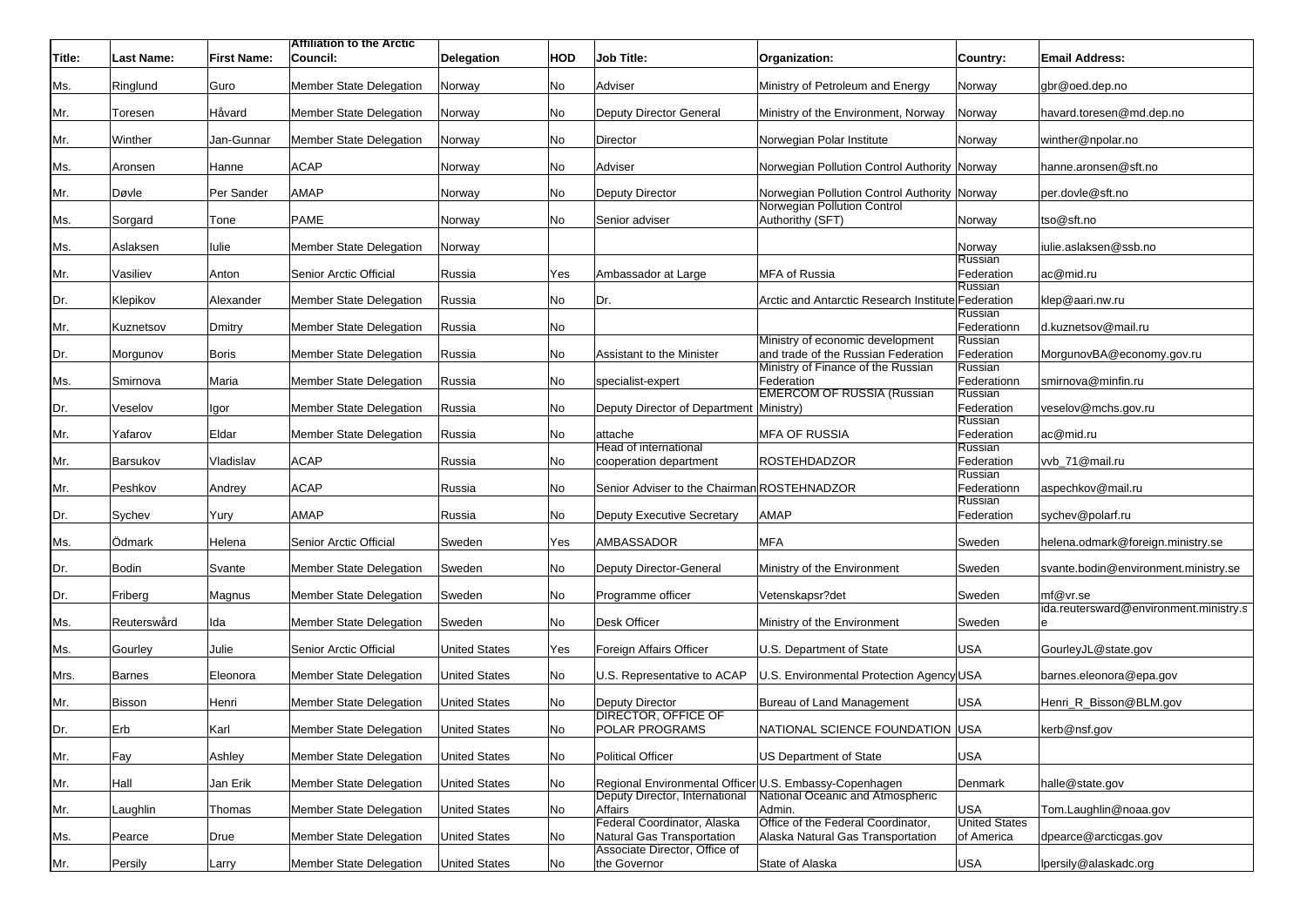|        |                   |                    | <b>Attiliation to the Arctic</b> |                                              |            |                                              |                                                                        |                   |                                     |
|--------|-------------------|--------------------|----------------------------------|----------------------------------------------|------------|----------------------------------------------|------------------------------------------------------------------------|-------------------|-------------------------------------|
| Title: | <b>Last Name:</b> | <b>First Name:</b> | Council:                         | <b>Delegation</b>                            | <b>HOD</b> | <b>Job Title:</b>                            | Organization:                                                          | Country:          | <b>Email Address:</b>               |
|        |                   |                    |                                  |                                              |            |                                              |                                                                        |                   |                                     |
| Mr.    | Simonoff          | Mark               | <b>Member State Delegation</b>   | <b>United States</b>                         | No         | Attorney Adviser                             | <b>US Department of State</b>                                          | <b>USA</b>        | simonoffma@state.gov                |
| Dr.    | Armstrong         | Thomas             | <b>AMAP</b>                      | <b>United States</b>                         | Yes        | Senior Advisor for Global<br>Change Programs | U.S. Geological Survey                                                 | <b>USA</b>        | tarmstrong@usgs.gov                 |
|        |                   |                    |                                  |                                              |            | Vice Chair, PAME & Chair,                    |                                                                        |                   |                                     |
| Dr.    | Brigham           | Lawson             | <b>PAME</b>                      | <b>United States</b>                         | No         | <b>AMSA</b>                                  | U.S. Arctic Research Commission                                        | <b>USA</b>        | usarc@acsalaska.net                 |
|        |                   |                    |                                  | Aleut International                          |            |                                              |                                                                        |                   |                                     |
| Mrs.   | Gofman            | Victoria           | <b>Permanent Participant</b>     | Assoc (AIA)                                  | No         | <b>Executive Director</b>                    | Aleut International Association                                        | U.S.A.            | victoriag@alaska.net                |
|        |                   |                    |                                  | Arctic Athabaskan                            |            |                                              |                                                                        |                   |                                     |
| Ms.    | Darcie            | Matthiessen        | <b>Permanent Participant</b>     | Council (AAC)<br>Arctic Athabaskan           |            | Climate Change Coordinator                   |                                                                        | Canada            |                                     |
| Ms.    | Dickson           | Cindy              | <b>Permanent Participant</b>     | Council (AAC)                                | Yes        |                                              | Arctic Athabaskan Council                                              | Canada            | cindy.dickson@cyfn.net              |
|        |                   |                    |                                  | Arctic Athabaskan                            |            |                                              |                                                                        |                   |                                     |
| Mr.    | Fenge             | Terry              | <b>Permanent Participant</b>     | Council (AAC)                                | No         |                                              | Arctic Athabaskan Council                                              | Canada            | tfenge7006@rogers.com               |
|        |                   |                    |                                  | Arctic Athabaskan                            |            |                                              |                                                                        |                   |                                     |
| Ms.    | Henry             | Colleen            | <b>Permanent Participant</b>     | Council (AAC)<br>Arctic Athabaskan           | No         |                                              | Arctic Athabaskan Council                                              | Canada            | colleen.henry@cyfn.net              |
| Ms.    | Massey            | Ruth               | Permanent Paricipant             | Council (AAC)                                | No         |                                              | Arctic Athabaskan Council                                              | Canada            |                                     |
|        |                   |                    |                                  | Gwich'in Council                             |            |                                              |                                                                        |                   |                                     |
| Ms.    | Larocque          | Bridget            | <b>Permanent Participant</b>     | International (GCI)                          | No         | <b>Executive Director</b>                    | Gwich'in Council International                                         | Canada            | blarocque_gci@northwestel.net       |
|        |                   |                    |                                  | Gwich'in Council                             |            |                                              |                                                                        |                   |                                     |
| Ms.    | Peter             | Lorraine           | Permanent Participant            | International (GCI)                          | Yes        | Director                                     | Gwich'in Council International                                         | Canada            | blarocque_gci@northwestel.net       |
|        |                   |                    | <b>Permanent Participant</b>     | Inuit Circumpolar                            |            |                                              | ICC                                                                    |                   |                                     |
| Ms.    | Ford              | Violet             |                                  | Council (ICC)                                | Yes        | <b>Vice President</b>                        |                                                                        | Canada<br>Russian | violetford@rogers.com               |
| Ms.    | Abryutina         | Larisa             | <b>Permanent Participant</b>     | <b>RAIPON</b>                                | No         |                                              | <b>RAIPON</b>                                                          | Federation        | labryut@yandex.eu                   |
|        |                   |                    |                                  |                                              |            |                                              |                                                                        |                   |                                     |
| Mr.    | Pedersen          | Geir Tommy         | <b>Permanent Participant</b>     | Saami Council (SC) No                        |            |                                              |                                                                        | Norway            | gtpedersen@gmail.com                |
|        |                   |                    |                                  |                                              |            |                                              |                                                                        |                   |                                     |
| Mr.    | Mikaelsson        | Stefan             | <b>Permanent Participant</b>     | Saami Council (SC) Yes<br>Indigenous Peoples |            | IPS board member                             | Saami council                                                          | Sweden            | stefan.mikaelsson@telia.com         |
| Mr.    | Fjellheim         | Rune               | <b>Permanent Participant</b>     | Sec (IPS)                                    | Yes        | <b>Executive Secretary</b>                   | <b>IPS</b>                                                             | Denmark           | rune.fjellheim@arcticpeoples.org    |
|        |                   |                    |                                  | <b>Indigenous Peoples</b>                    |            |                                              | Arctic Council Indigenous Peoples'                                     |                   |                                     |
| Mr.    | Tesar             | Clive              | <b>Permanent Participant</b>     | Sec (IPS)                                    | No         | communications advisor                       | Sect.                                                                  | Canada            | tes.mac@sympatico.ca                |
|        |                   |                    |                                  | <b>ACAP Chair (United</b>                    |            |                                              |                                                                        |                   |                                     |
| Dr.    | Dyer              | Robert             | <b>ACAP</b>                      | States)<br>AMAP Chair (United                | No         | <b>ACAP Chair</b>                            | U.S. Environmental Protection Agency USA                               |                   | dyer.bob@epa.gov                    |
| Dr.    | Calder            | John               | <b>AMAP</b>                      | States)                                      | No         | Director, Arctic Research                    | <b>NOAA</b>                                                            | <b>USA</b>        | John.Calder@noaa.gov                |
|        |                   |                    |                                  |                                              |            |                                              |                                                                        |                   |                                     |
| Dr.    | Reiersen          | Lars-Otto          | AMAP                             | <b>AMAP Secretariat</b>                      | No         | <b>Executive Secretary</b>                   | <b>AMAP</b>                                                            | Norway            | lars-otto.reiersen@amap.no          |
|        |                   |                    |                                  |                                              |            |                                              |                                                                        |                   |                                     |
| Mr.    | Rogne             | Odd                | <b>AMAP</b>                      | <b>AMAP Secretariat</b>                      | No         | Senior Advisor                               | <b>AMAP</b>                                                            | Norway            | oddr@hotmail.com                    |
|        | Thaulow           |                    | <b>CAFF</b>                      | <b>CAFF Chair</b><br>(Denmark)               | No         | Chair                                        | <b>CAFF</b>                                                            | Greenland         | INTH@gh.gl                          |
| Mrs.   |                   | Inge               |                                  |                                              |            |                                              |                                                                        |                   |                                     |
| Mr.    | Barry             | Tom                | <b>CAFF</b>                      | <b>CAFF Secretariat</b>                      | No         | <b>Executive Secretary</b>                   | <b>CAFF</b>                                                            | Iceland           | tom@caff.is                         |
|        |                   |                    |                                  | <b>EPPR Chair</b>                            |            |                                              |                                                                        |                   |                                     |
| Mr.    | Ly                | Johan Marius       | <b>EPPR</b>                      | (Norway)                                     | No         | <b>EPPR Chair</b>                            | <b>EPPR</b>                                                            | Norway            | ohan-marius.ly@kystverket.no        |
|        |                   |                    |                                  |                                              |            |                                              |                                                                        |                   |                                     |
| Mr.    | Bierkemo          | Ole Kristian       | <b>EPPR</b>                      | <b>EPPR Secretariat</b><br><b>PAME Chair</b> | No         | <b>EPPR Executive Secretary</b>              | <b>EPPR</b>                                                            | Norway            | eppr@kystverket.no                  |
| Mr.    | Cuddy             | Christopher        | PAME                             | (Canada)                                     | No         | Chair                                        | <b>PAME</b>                                                            | Canada            | cuddy.chris@ic.gc.ca                |
|        |                   |                    |                                  |                                              |            |                                              |                                                                        |                   |                                     |
| Ms.    | Gudmundsdottir    | Soffia             | PAME                             | <b>PAME Secretariat</b>                      | No         | <b>Executive Secretary</b>                   | PAME                                                                   | Iceland           | pame@pame.is                        |
|        |                   |                    |                                  | <b>SDWG Chair</b>                            |            |                                              |                                                                        |                   |                                     |
| Mr.    | Rosenberg         | Stein              | <b>SDWG</b>                      | (Norway)                                     | No         | <b>SDWG Chair</b>                            | Ministry of Foreign Affairs, Norway<br>Sustainable Development Working | Norway            | stein.rosenberg@mfa.no              |
| Mr.    | Funston           | Bernard            | SDWG                             | <b>SDWG Secretariat</b>                      | No         | <b>Executive Secretary</b>                   | Group                                                                  | Canada            | bfunston.ncc@rogers.com             |
|        |                   |                    |                                  |                                              |            | Head of international affairs                | Ministry for Ecology Sustainable                                       |                   | Aline.Kuster-menager@developpement- |
| Mrs.   | Kuster Menager    | Aline              | <b>Observer State</b>            | France                                       | No         | division                                     | Development and Spatial Planning                                       | France            | durable.gouv.fr                     |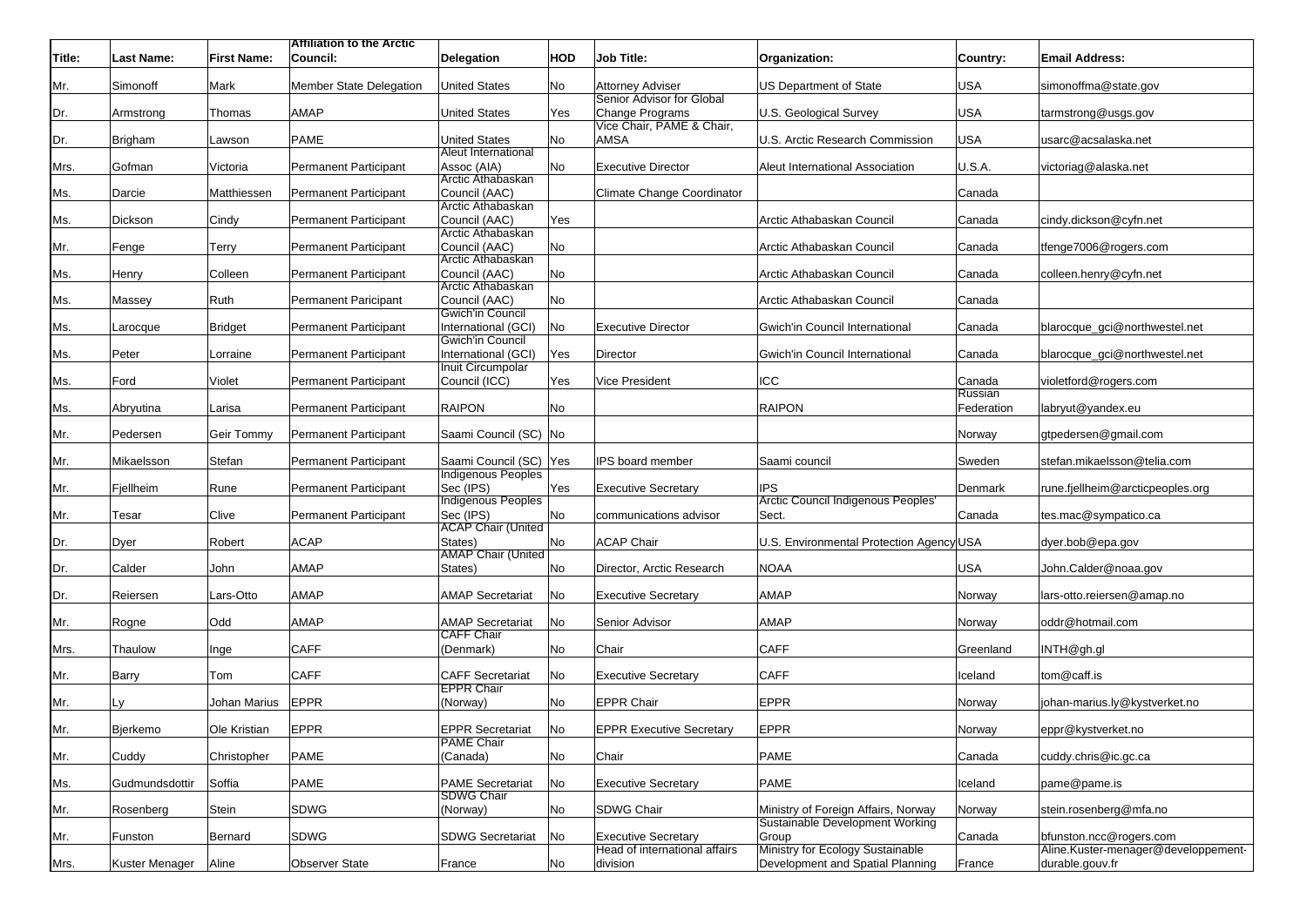|        |                   |                    | <b>Attiliation to the Arctic</b>      |                                              |     |                                                               |                                                                       |             |                                 |
|--------|-------------------|--------------------|---------------------------------------|----------------------------------------------|-----|---------------------------------------------------------------|-----------------------------------------------------------------------|-------------|---------------------------------|
| Title: | <b>Last Name:</b> | <b>First Name:</b> | Council:                              | <b>Delegation</b>                            | HOD | <b>Job Title:</b>                                             | Organization:                                                         | Country:    | <b>Email Address:</b>           |
| Mr.    | Segura            | Serge              | <b>Observer State</b>                 | France                                       | Yes | Senior Policy Adviser on Polar                                | head of division law of the sea Ministry of foreign affairs (France)  | France      | serge.segura@diplomatie.gouv.fr |
| Mr.    | van Zeijst        | Vincent            | <b>Observer State</b>                 | Netherlands                                  | Yes | Affairs                                                       | Ministry of Foreign Affairs                                           | Netherlands | vincent-van.zeijst@minbuza.nl   |
| Mr.    | Piechura          | Jan                | <b>Observer State</b>                 | Poland                                       | No  | Prof.                                                         | Institute of Oceanology PAS                                           | Poland      | piechura@iopan.gda.pl           |
| Mr.    | Wolski            | Jakub T.           | <b>Observer State</b>                 | Poland                                       | Yes | Ambassador                                                    | Ministry of Foreign Affairs                                           | Poland      | jakub.wolski@msz.gov.pl         |
| Dr.    | Catalan           | Manuel             | <b>Observer State</b>                 | Spain                                        | Yes | Technical Secretary Spanish<br>Polar Committee                | Ministry of Science and education                                     | Spain       | cpe@mec.es                      |
|        |                   |                    |                                       |                                              |     |                                                               |                                                                       |             |                                 |
| Mr.    | Mills             | Richard            | <b>Observer State</b>                 | United Kingdom                               | Yes | <b>UK Arctic Official</b>                                     | UK Foreign Office                                                     | UK          | richard.mills2@fco.gov.uk       |
| Mrs.   | Stapleton         | Mary               | Observer Organization                 | <b>ACR</b>                                   | No  | <b>Managing Director</b>                                      | Arctic Circumpolar Gateway                                            | Canada      | mary@stapleton.ca               |
| Mr.    | <b>Burgess</b>    | Philip             | Observer Organization                 | AWRH                                         | No  | Adviser                                                       | Association of World Reindeer<br>Herders (AWRH)                       | Norway      | pb@reindeercentre.org           |
| Dr.    | Mathiesen         | Svein              | Observer Organization                 | <b>AWRH</b>                                  | No  | Professor                                                     | Association of World Reindeer<br>Herders (AWRH)                       | Norway      | Svein.d.mathiesen@gmail.com     |
|        |                   |                    |                                       |                                              |     |                                                               | Association of World Reindeer                                         |             |                                 |
| Mr.    | Oskal             | Anders             | Observer Organization                 | AWRH                                         | No  | Director                                                      | Herders (AWRH)<br>Association of World Reindeer                       | Norway      | anders.oskal@reindeercentre.org |
| Ms.    | Sara              | Elna               | <b>Observer Organization</b>          | <b>AWRH</b>                                  | No  | <b>Information Manager</b>                                    | Herders (AWRH)                                                        | Norway      | elna.sara@reindeercentre.org    |
|        |                   |                    |                                       |                                              |     |                                                               | Association of World Reindeer                                         |             |                                 |
| Mr.    | Turi              | Johan Mathis       | <b>Observer Organization</b>          | <b>AWRH</b>                                  | Yes | Secretary General                                             | Herders (AWRH)<br>Circumpolar Conservation Union;                     | Norway      | jmturi@gmail.com                |
| Mr.    | Yeager            | Brooks B.          | <b>Observer Organization</b>          | CCU                                          | Yes | <b>Executive Vice President</b>                               | Clean Air--Cool Planet                                                | USA         | brooks@circumpolar.org          |
| Dr.    | Rachold           | Volker             | Observer Organization                 | <b>IASC</b>                                  | Yes | <b>Executive Secretary</b>                                    | <b>IASC</b>                                                           | Sweden      | volker.rachold@iasc.se          |
| Mrs.   | Winsnes           | Charlotte          | <b>Observer Organization</b>          | <b>NAMMCO</b>                                | Yes | Deputy Secretary                                              | <b>NAMMCO</b>                                                         | Norway      | charlotte@nammco.no             |
| Mr.    | <b>Bock</b>       | Nikolaj            | Observer Organization                 | <b>NCM</b>                                   | Yes | Senior Adviser                                                | Nordic Council of Ministers                                           | Denmark     | nb@norden.org                   |
|        |                   |                    | Observer Organization                 | <b>NEFCO</b>                                 | No  | Special Adviser, Environment<br>and Technology                | <b>NEFCO</b>                                                          |             | husamuddin.ahmadzai@nefco.fi    |
| Dr.    | Ahmadzai          | Husamuddin         |                                       |                                              |     |                                                               |                                                                       | Finland     |                                 |
| Mr.    | Forsström         | Henrik             | <b>Observer Organization</b>          | <b>NEFCO</b>                                 | No  | Senior Adviser                                                | <b>NEFCO</b><br><b>Standing Committee of</b>                          | Finland     | henrik.forsstrom@nefco.fi       |
| Mr.    | Robstad           | Bjørn Willy        | <b>Observer Organization</b>          | <b>SCPAR</b>                                 | No  | <b>Secretary General</b>                                      | Parliamentarians of the Arctic Region Norway                          |             | bwr@stortinget.no               |
| Ms.    | Solberg           | Hill-Marta         | Observer Organization                 | <b>SCPAR</b>                                 | Yes | Chair of SCPAR                                                | Standing Committee of<br>Parliamentarians of the Arctic Region Norway |             | bwr@stortinget.no               |
| Mr.    | <b>Bennett</b>    | John               | <b>Observer Organization</b>          | UArctic                                      | No  | Arctic Prgram Advisor                                         | University of the Arctic                                              | <b>USA</b>  | bennettandassoc@aol.com         |
| Mr.    | Greenshaw         | Andy               | <b>Observer Organization</b>          | <b>UArctic</b>                               | No  | Vice Chair, Board of Governors University of the Arctic       |                                                                       | Canada      | andy.greenshaw@ualberta.ca      |
|        |                   |                    | Observer Organization                 | <b>UArctic</b>                               | No  | President                                                     | University of the Arctic                                              |             | lars.kullerud@uarctic.org       |
| Mr.    | Kullerud          | Lars               |                                       |                                              |     | Dean of Undergraduate                                         |                                                                       | Norway      |                                 |
| Dr.    | Poelzer           | Greg               | <b>Observer Organization</b>          | UArctic                                      | No  | <b>Studies</b>                                                | University of the Arctic                                              | Canada      | greg.poelzer@uarctic.org        |
| Ms.    | Snellman          | Outi               | <b>Observer Organization</b>          | <b>UArctic</b>                               | No  | Director of Administration and<br><b>University Relations</b> | University of the Arctic                                              | Finland     | outi.snellman@uarctic.org       |
| Ms.    | Johnsen           |                    | Kathrine Ivsett Observer Organization | <b>UNEP</b>                                  | Yes | Deputy Polar Programme<br>Manager                             | UNEP/GRID-Arendal                                                     | Norway      | kathrine.johnsen@grida.no       |
|        |                   |                    |                                       | <b>WWF</b> International                     |     |                                                               |                                                                       |             |                                 |
| Mrs.   | Geitz             | Miriam             | <b>Observer Organization</b>          | Arctic Programme<br><b>WWF</b> International | Yes | Climate Change Officer<br>Senior Climate Change               | WWF International Arctic Programme Norway                             |             | mgeitz@wwf.no                   |
| Dr.    | Sommerkorn        | Martin             | Observer Organization                 | Arctic Programme                             | No  | Advisor                                                       | WWF International Arctic Programme Norway                             |             | msommerkorn@wwf.no              |
| Mr.    | Fei               | Yue                | Ad-Hoc Observer State                 | China                                        | No  |                                                               |                                                                       | China       |                                 |
| Mr.    | Gou               | Haibo              | Ad-Hoc Observer State                 | China                                        | No  |                                                               |                                                                       | China       |                                 |